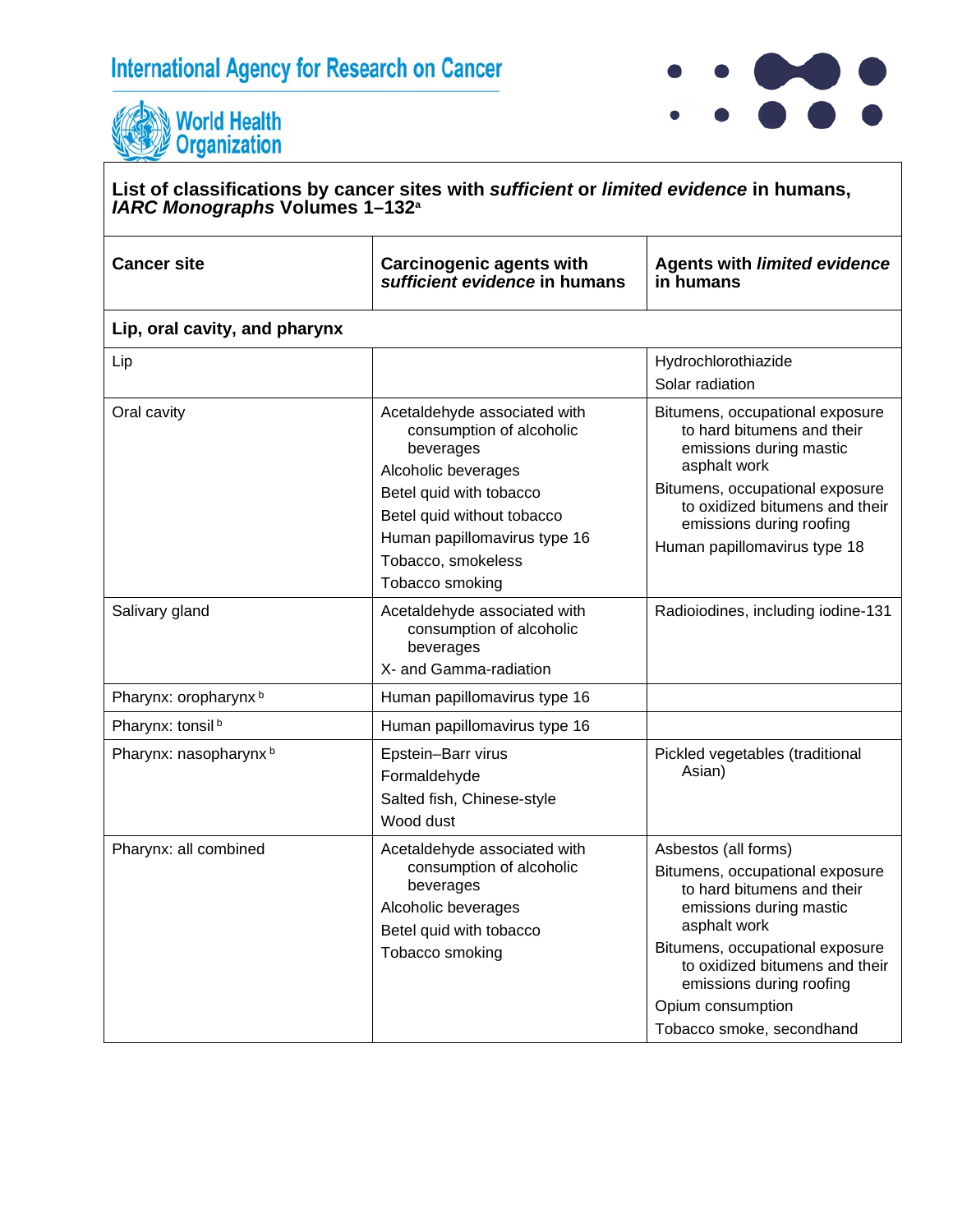| List of classifications by cancer sites with sufficient or limited evidence in humans,<br><b>IARC Monographs Volumes 1-132<sup>a</sup></b> |                                                                                              |                                                                                                                         |
|--------------------------------------------------------------------------------------------------------------------------------------------|----------------------------------------------------------------------------------------------|-------------------------------------------------------------------------------------------------------------------------|
| <b>Cancer site</b>                                                                                                                         | <b>Carcinogenic agents with</b><br>sufficient evidence in humans                             | <b>Agents with limited evidence</b><br>in humans                                                                        |
| <b>Digestive organs</b>                                                                                                                    |                                                                                              |                                                                                                                         |
| Oesophagus                                                                                                                                 | Acetaldehyde associated with<br>consumption of alcoholic<br>beverages<br>Alcoholic beverages | Bitumens, occupational exposure<br>to hard bitumens and their<br>emissions during mastic<br>asphalt work                |
|                                                                                                                                            | Betel quid with tobacco<br>Betel quid without tobacco<br>Tobacco, smokeless                  | Bitumens, occupational exposure<br>to oxidized bitumens and their<br>emissions during roofing                           |
|                                                                                                                                            | Tobacco smoking<br>X- and Gamma-radiation                                                    | Dry cleaning<br>Opium consumption<br>Pickled vegetables (traditional                                                    |
|                                                                                                                                            |                                                                                              | Asian)<br>Rubber manufacturing industry<br>Very hot beverages (squamous<br>cell carcinoma)                              |
| Stomach                                                                                                                                    | Helicobacter pylori (infection with)<br>Rubber manufacturing industry<br>Tobacco smoking     | Art glass, glass containers and<br>pressed ware (manufacture<br>of)                                                     |
|                                                                                                                                            | X- and Gamma-radiation                                                                       | Asbestos (all forms)                                                                                                    |
|                                                                                                                                            |                                                                                              | Epstein-Barr virus                                                                                                      |
|                                                                                                                                            |                                                                                              | Lead compounds, inorganic<br>Nitrate or nitrite (ingested) under<br>conditions that result in<br>endogenous nitrosation |
|                                                                                                                                            |                                                                                              | Opium consumption                                                                                                       |
|                                                                                                                                            |                                                                                              | Pickled vegetables (traditional<br>Asian)                                                                               |
|                                                                                                                                            |                                                                                              | Processed meat (consumption of)                                                                                         |
|                                                                                                                                            |                                                                                              | Salted fish, Chinese-style                                                                                              |
| Colon                                                                                                                                      | Alcoholic beverages<br>Processed meat (consumption of)<br>Tobacco smoking                    | Asbestos (all forms)<br>Firefighter (occupational exposure<br>as a)                                                     |
|                                                                                                                                            | X- and Gamma-radiation                                                                       | Night shift work                                                                                                        |
|                                                                                                                                            |                                                                                              | Red meat (consumption of)<br>Schistosoma japonicum (infection<br>with)                                                  |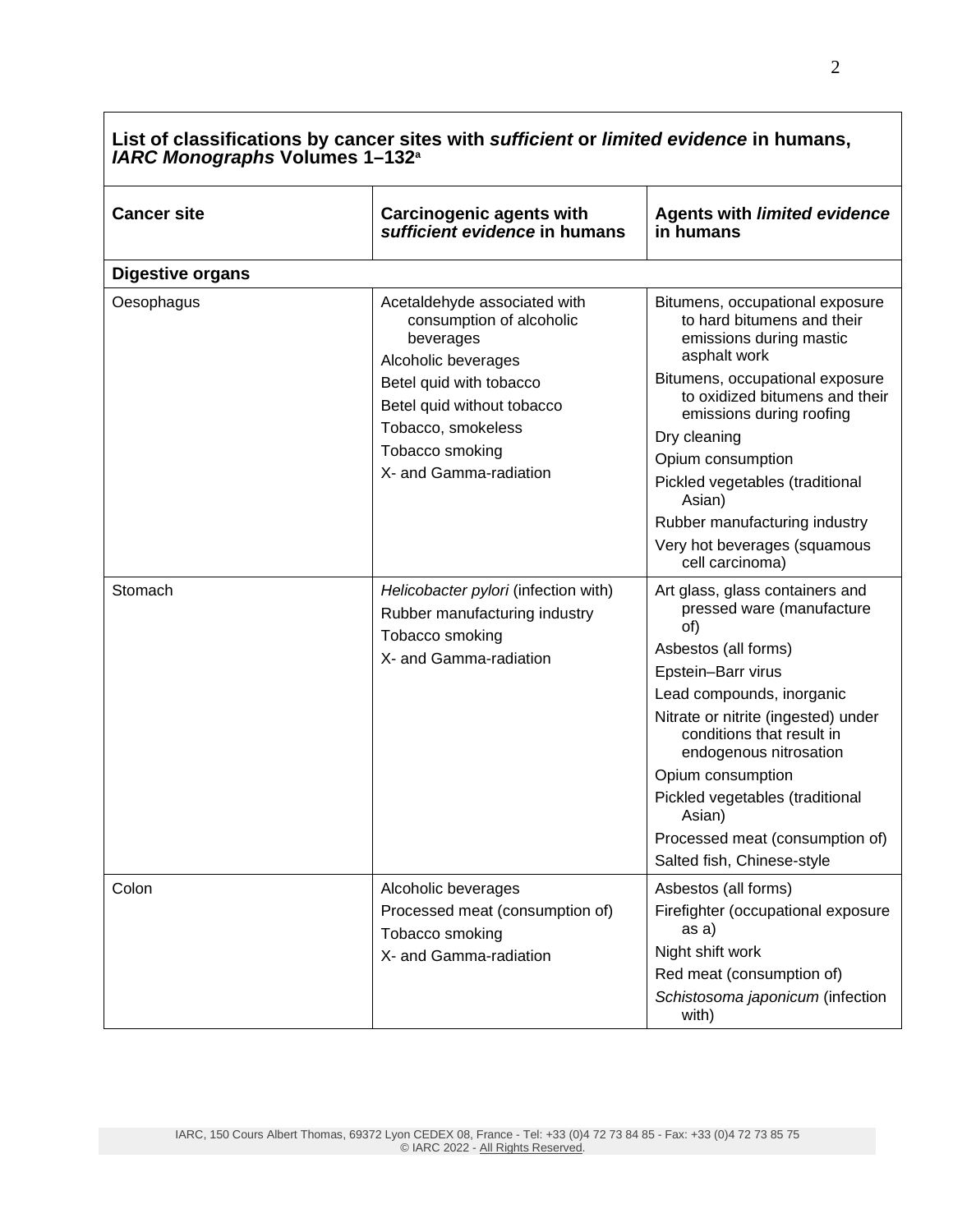| <b>Cancer site</b> | <b>Carcinogenic agents with</b><br>sufficient evidence in humans                                                                                                                                                                                                                                                               | <b>Agents with limited evidence</b><br>in humans                                                                                                                                                                                                                                                                                                                                                       |
|--------------------|--------------------------------------------------------------------------------------------------------------------------------------------------------------------------------------------------------------------------------------------------------------------------------------------------------------------------------|--------------------------------------------------------------------------------------------------------------------------------------------------------------------------------------------------------------------------------------------------------------------------------------------------------------------------------------------------------------------------------------------------------|
| Rectum             | Alcoholic beverages<br>Processed meat (consumption of)<br>Tobacco smoking                                                                                                                                                                                                                                                      | Asbestos (all forms)<br>Night shift work<br>Red meat (consumption of)<br>Schistosoma japonicum (infection<br>with)<br>X- and Gamma-radiation                                                                                                                                                                                                                                                           |
| Anus               | Human immunodeficiency virus<br>type 1 (infection with)<br>Human papillomavirus type 16                                                                                                                                                                                                                                        | Human papillomavirus types 18<br>and 33                                                                                                                                                                                                                                                                                                                                                                |
| Liver              | Aflatoxins<br>Alcoholic beverages<br>Estrogen-progestogen oral<br>contraceptives (combined)<br>Hepatitis B virus (chronic infection<br>with)<br>Hepatitis C virus (chronic infection<br>with)<br>Plutonium<br>Thorium-232 and its decay products<br>Tobacco smoking (in smokers and in<br>smokers' children)<br>Vinyl chloride | Androgenic (anabolic) steroids<br>Arsenic and inorganic arsenic<br>compounds<br>Betel quid without tobacco<br>DDT (4,4'-dichlorodiphenyl-<br>trichloroethane)<br>Human immunodeficiency virus<br>type 1 (infection with)<br>Schistosoma japonicum (infection<br>with)<br>Trichloroethylene<br>X- and Gamma-radiation                                                                                   |
| Bile duct          | Clonorchis sinensis (infection with)<br>1,2-Dichloropropane<br>Opisthorchis viverrini (infection with)<br>Plutonium<br>Thorium-232 and its decay products<br>Tobacco smoking (in smokers)                                                                                                                                      | Androgenic (anabolic) steroids<br>Arsenic and inorganic arsenic<br>compounds<br>Betel quid without tobacco<br>DDT (4,4'-dichlorodiphenyl-<br>trichloroethane)<br>Dichloromethane (methylene<br>chloride)<br>Hepatitis B virus (chronic infection<br>with)<br>Hepatitis C virus (chronic infection<br>with)<br>Schistosoma japonicum (infection<br>with)<br>Trichloroethylene<br>X- and Gamma-radiation |
| Gall bladder       | Thorium-232 and its decay products                                                                                                                                                                                                                                                                                             |                                                                                                                                                                                                                                                                                                                                                                                                        |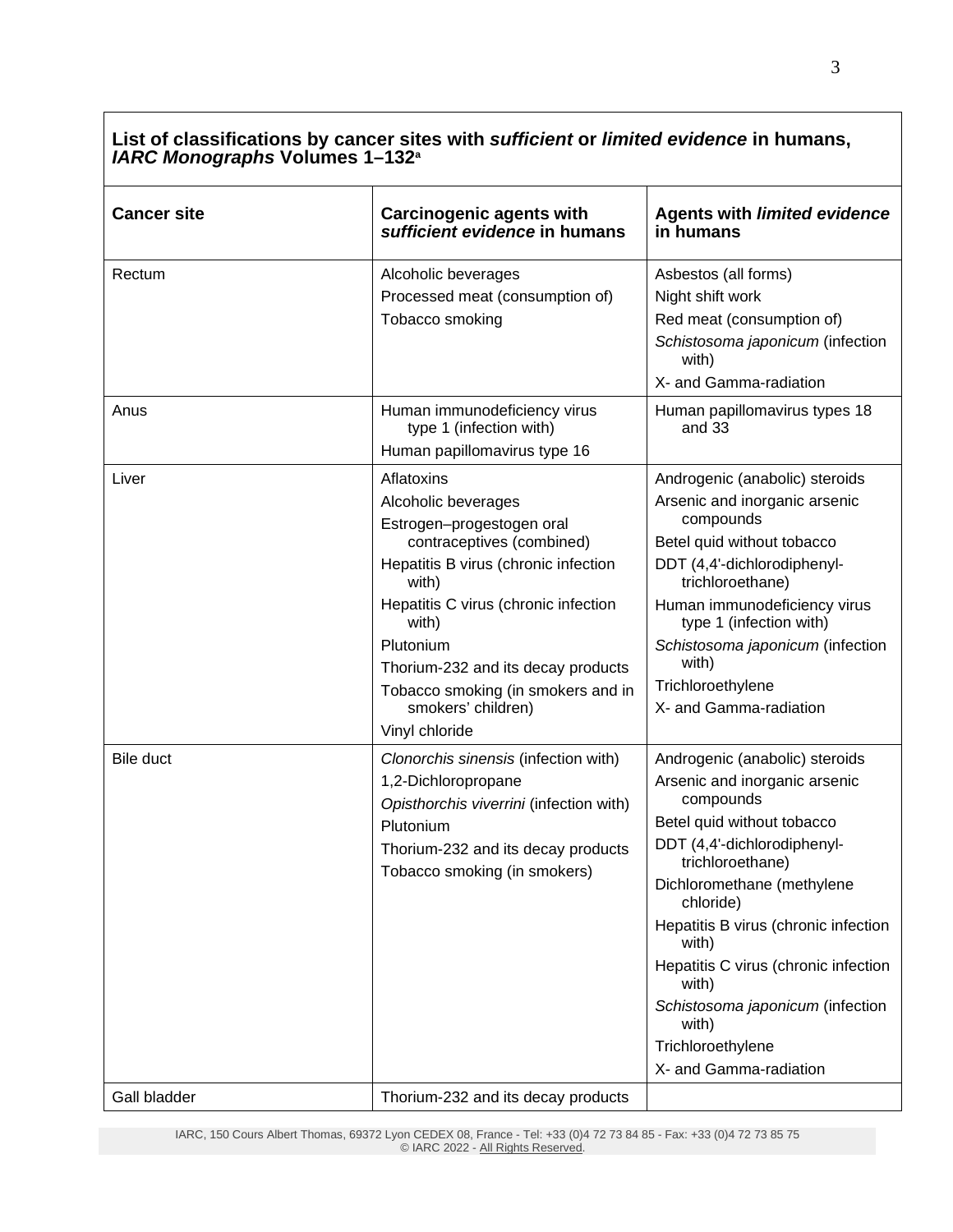| <b>Cancer site</b>                                                              | <b>Carcinogenic agents with</b><br>sufficient evidence in humans                                                                                                                                                                                                                                        | <b>Agents with limited evidence</b><br>in humans                                                                                                                                                                                                                                                                                     |
|---------------------------------------------------------------------------------|---------------------------------------------------------------------------------------------------------------------------------------------------------------------------------------------------------------------------------------------------------------------------------------------------------|--------------------------------------------------------------------------------------------------------------------------------------------------------------------------------------------------------------------------------------------------------------------------------------------------------------------------------------|
| Pancreas<br>Digestive tract, unspecified                                        | Tobacco, smokeless<br>Tobacco smoking                                                                                                                                                                                                                                                                   | Alcoholic beverages<br>Opium consumption<br>Red meat (consumption of)<br>Thorium-232 and its decay<br>products<br>X- and Gamma-radiation<br>Radioiodines, including iodine-131                                                                                                                                                       |
|                                                                                 |                                                                                                                                                                                                                                                                                                         |                                                                                                                                                                                                                                                                                                                                      |
| <b>Respiratory and intrathoracic organs</b><br>Nasal cavity and paranasal sinus | Isopropyl alcohol manufacture using<br>strong acids<br>Leather dust<br>Nickel compounds<br>Radium-226 and its decay products<br>Radium-228 and its decay products<br>Tobacco smoking<br>Wood dust                                                                                                       | Carpentry and joinery<br>Chromium(VI) compounds<br>Formaldehyde<br>Textile manufacturing industry<br>(work in)                                                                                                                                                                                                                       |
| Larynx                                                                          | Acetaldehyde associated with<br>consumption of alcoholic<br>beverages<br>Acid mists, strong inorganic<br>Alcoholic beverages<br>Asbestos (all forms)<br>Opium consumption<br>Tobacco smoking                                                                                                            | Bitumens, occupational exposure<br>to hard bitumens and their<br>emissions during mastic<br>asphalt work<br>Bitumens, occupational exposure<br>to oxidized bitumens and their<br>emissions during roofing<br>Human papillomavirus types 16<br>and 18<br>Rubber manufacturing industry<br>Sulfur mustard<br>Tobacco smoke, secondhand |
| Lung                                                                            | Acheson process, occupational<br>exposure associated with<br>Aluminium production<br>Arsenic and inorganic arsenic<br>compounds<br>Asbestos (all forms)<br>Beryllium and beryllium compounds<br>Bis(chloromethyl)ether; chloromethyl<br>methyl ether (technical grade)<br>Cadmium and cadmium compounds | Acid mists, strong inorganic<br>Art glass, glass containers and<br>pressed ware (manufacture<br>of)<br>Benzene<br>Biomass fuel (primarily wood),<br>indoor emissions from<br>household combustion of<br>Bitumens, occupational exposure<br>to hard bitumens and their<br>emissions during mastic                                     |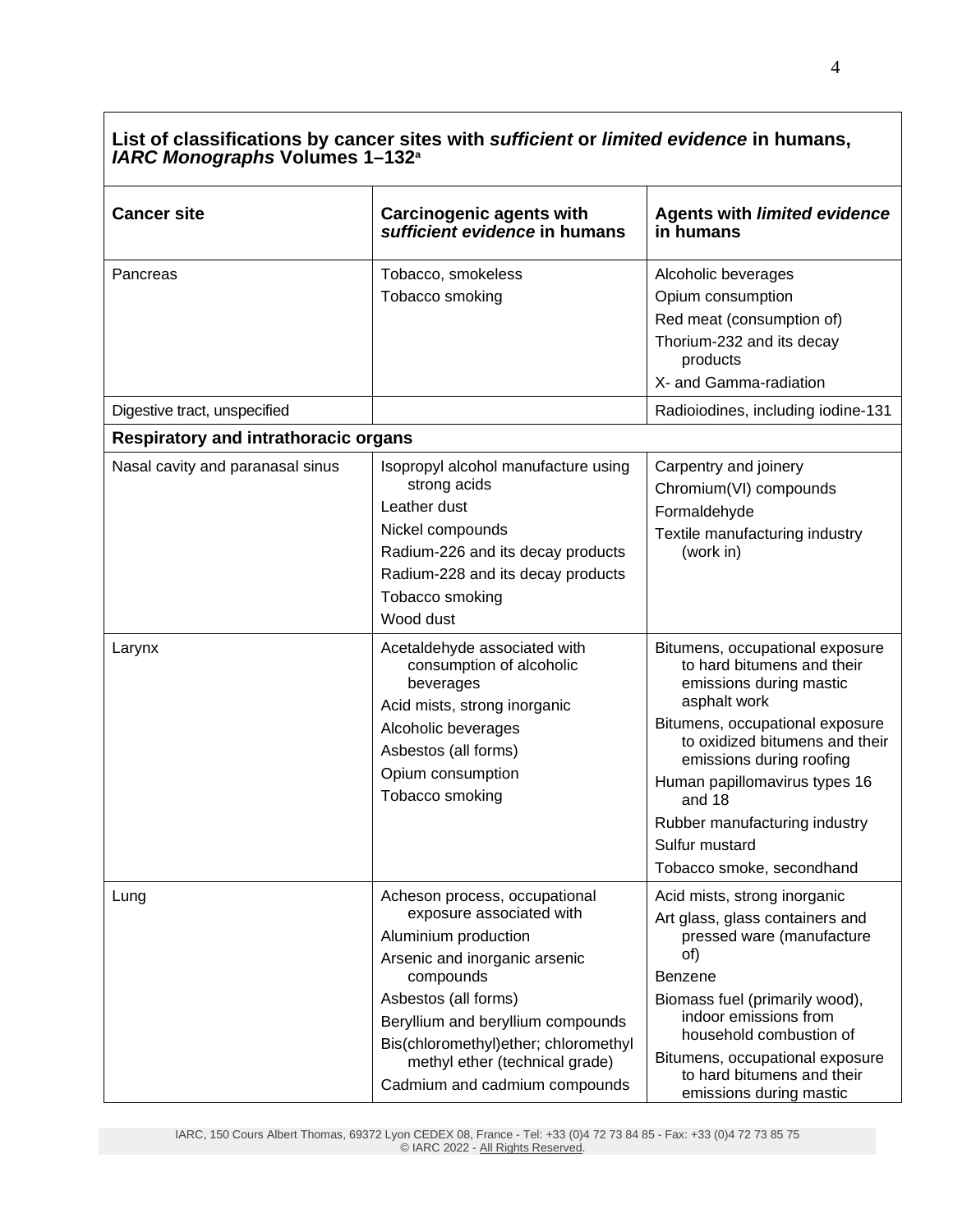| <b>Cancer site</b>                                                         | <b>Carcinogenic agents with</b><br>sufficient evidence in humans                                                 | <b>Agents with limited evidence</b><br>in humans                                                              |
|----------------------------------------------------------------------------|------------------------------------------------------------------------------------------------------------------|---------------------------------------------------------------------------------------------------------------|
|                                                                            | Chromium(VI) compounds                                                                                           | asphalt work                                                                                                  |
|                                                                            | Coal, indoor emissions from<br>household combustion<br>Coal gasification                                         | Bitumens, occupational exposure<br>to oxidized bitumens and their<br>emissions during roofing                 |
|                                                                            | Coal-tar pitch                                                                                                   | Carbon electrode manufacture                                                                                  |
|                                                                            | Coke production<br>Engine exhaust, diesel<br>Haematite mining (underground)                                      | alpha-Chlorinated toluenes<br>(benzal chloride,<br>benzotrichloride, benzyl<br>chloride) and benzoyl chloride |
|                                                                            | Iron and steel founding (occupational<br>exposure during)<br>MOPP and other combined                             | (combined exposures)<br>Cobalt metal with tungsten<br>carbide                                                 |
|                                                                            | chemotherapy including<br>alkylating agents                                                                      | Creosotes<br>Diazinon                                                                                         |
|                                                                            | Nickel compounds<br>Opium consumption                                                                            | Frying, emissions from high-<br>temperature                                                                   |
|                                                                            | Outdoor air pollution<br>Outdoor air pollution, particulate<br>matter in<br>Painter (occupational exposure as a) | Hydrazine<br>Non-arsenical insecticides<br>(occupational exposures in<br>spraying and application of)         |
|                                                                            | Plutonium<br>Radon-222 and its decay products<br>Rubber manufacturing industry                                   | Printing processes (occupational<br>exposures in)<br>Silicon carbide, fibrous                                 |
|                                                                            | Silica dust, crystalline, in the form of<br>quartz or cristobalite                                               | 2,3,7,8-Tetrachlorodibenzo-para-<br>dioxin                                                                    |
|                                                                            | Soot (as found in occupational<br>exposure of chimney sweeps)                                                    | Trivalent antimony                                                                                            |
|                                                                            | Sulfur mustard                                                                                                   |                                                                                                               |
|                                                                            | Tobacco smoke, secondhand                                                                                        |                                                                                                               |
|                                                                            | Tobacco smoking                                                                                                  |                                                                                                               |
|                                                                            | <b>Welding fumes</b>                                                                                             |                                                                                                               |
|                                                                            | X- and Gamma-radiation                                                                                           |                                                                                                               |
| <b>Upper aerodigestive tract</b>                                           |                                                                                                                  |                                                                                                               |
| Upper aerodigestive tract (oral<br>cavity, pharynx, larynx,<br>oesophagus) | Acetaldehyde associated with<br>consumption of alcoholic<br>beverages<br>Alcoholic beverages                     | Bitumens, occupational exposure<br>to hard bitumens and their<br>emissions during mastic<br>asphalt work      |
|                                                                            | Tobacco smoking                                                                                                  | Bitumens, occupational exposure<br>to oxidized bitumens and their<br>emissions during roofing                 |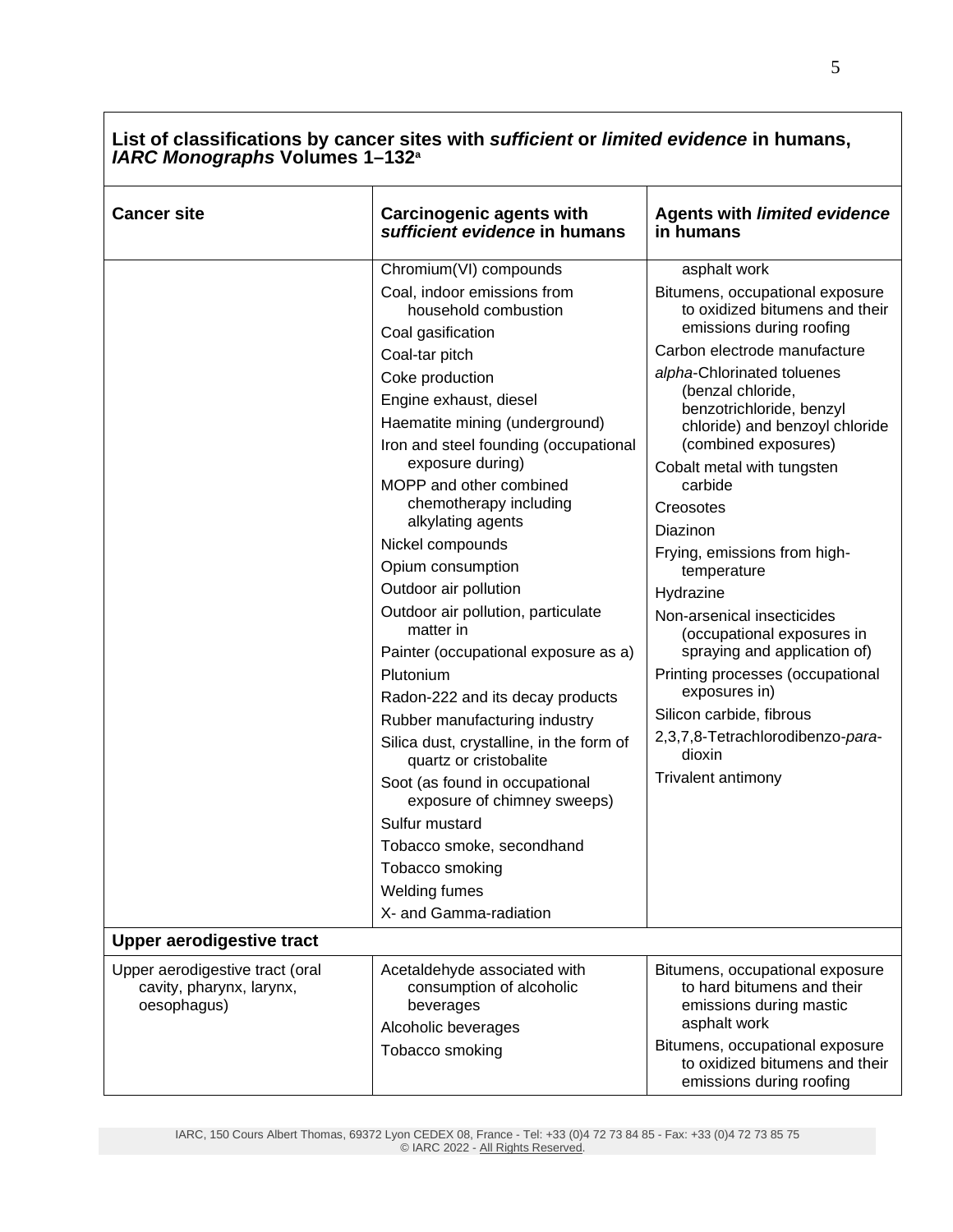| List of classifications by cancer sites with sufficient or limited evidence in humans,<br><b>IARC Monographs Volumes 1-132<sup>a</sup></b> |                                                                                                                                                                                                                                                                                                                                                    |                                                                                                                                                                                                                                                                                                                                                     |
|--------------------------------------------------------------------------------------------------------------------------------------------|----------------------------------------------------------------------------------------------------------------------------------------------------------------------------------------------------------------------------------------------------------------------------------------------------------------------------------------------------|-----------------------------------------------------------------------------------------------------------------------------------------------------------------------------------------------------------------------------------------------------------------------------------------------------------------------------------------------------|
| <b>Cancer site</b>                                                                                                                         | <b>Carcinogenic agents with</b><br>sufficient evidence in humans                                                                                                                                                                                                                                                                                   | <b>Agents with limited evidence</b><br>in humans                                                                                                                                                                                                                                                                                                    |
| <b>Bone</b>                                                                                                                                |                                                                                                                                                                                                                                                                                                                                                    |                                                                                                                                                                                                                                                                                                                                                     |
| Bone                                                                                                                                       | Plutonium<br>Radium-224 and its decay products<br>Radium-226 and its decay products<br>Radium-228 and its decay products<br>X- and Gamma-radiation                                                                                                                                                                                                 | Radioiodines, including iodine-131                                                                                                                                                                                                                                                                                                                  |
| <b>Skin</b>                                                                                                                                |                                                                                                                                                                                                                                                                                                                                                    |                                                                                                                                                                                                                                                                                                                                                     |
| Skin (melanoma)                                                                                                                            | Polychlorinated biphenyls<br>Solar radiation<br>Ultraviolet-emitting tanning devices                                                                                                                                                                                                                                                               | Firefighter (occupational exposure<br>as a)<br>Petroleum refining (occupational<br>exposures in)                                                                                                                                                                                                                                                    |
| Skin (malignant non-melanoma)                                                                                                              | Arsenic and inorganic arsenic<br>compounds<br>Azathioprine<br>Coal-tar distillation<br>Cyclosporine<br>Methoxsalen (8-methoxypsoralen)<br>plus ultraviolet A radiation<br>Mineral oils, untreated or mildly<br>treated<br>Shale oils<br>Solar radiation<br>Soot (as found in occupational<br>exposure of chimney sweeps)<br>X- and Gamma-radiation | Creosotes<br>Human immunodeficiency virus<br>type 1 (infection with)<br>Human papillomavirus types 5<br>and 8 (in patients with<br>epidermodysplasia<br>verruciformis)<br>Hydrochlorothiazide<br>Merkel cell polyomavirus (MCV)<br>Nitrogen mustard<br>Petroleum refining (occupational<br>exposures in)<br>Ultraviolet-emitting tanning<br>devices |
| Mesothelium, endothelium, and soft tissue                                                                                                  |                                                                                                                                                                                                                                                                                                                                                    |                                                                                                                                                                                                                                                                                                                                                     |
| Mesothelium (pleura, peritoneum,<br>and other)                                                                                             | Asbestos (all forms)<br>Erionite<br>Firefighter (occupational exposure as<br>a)<br>Fluoro-edenite fibrous amphibole<br>Painter (occupational exposure as a)                                                                                                                                                                                        |                                                                                                                                                                                                                                                                                                                                                     |
| Endothelium (Kaposi sarcoma)                                                                                                               | Human immunodeficiency virus<br>type 1 (infection with)<br>Kaposi sarcoma herpesvirus                                                                                                                                                                                                                                                              |                                                                                                                                                                                                                                                                                                                                                     |

┑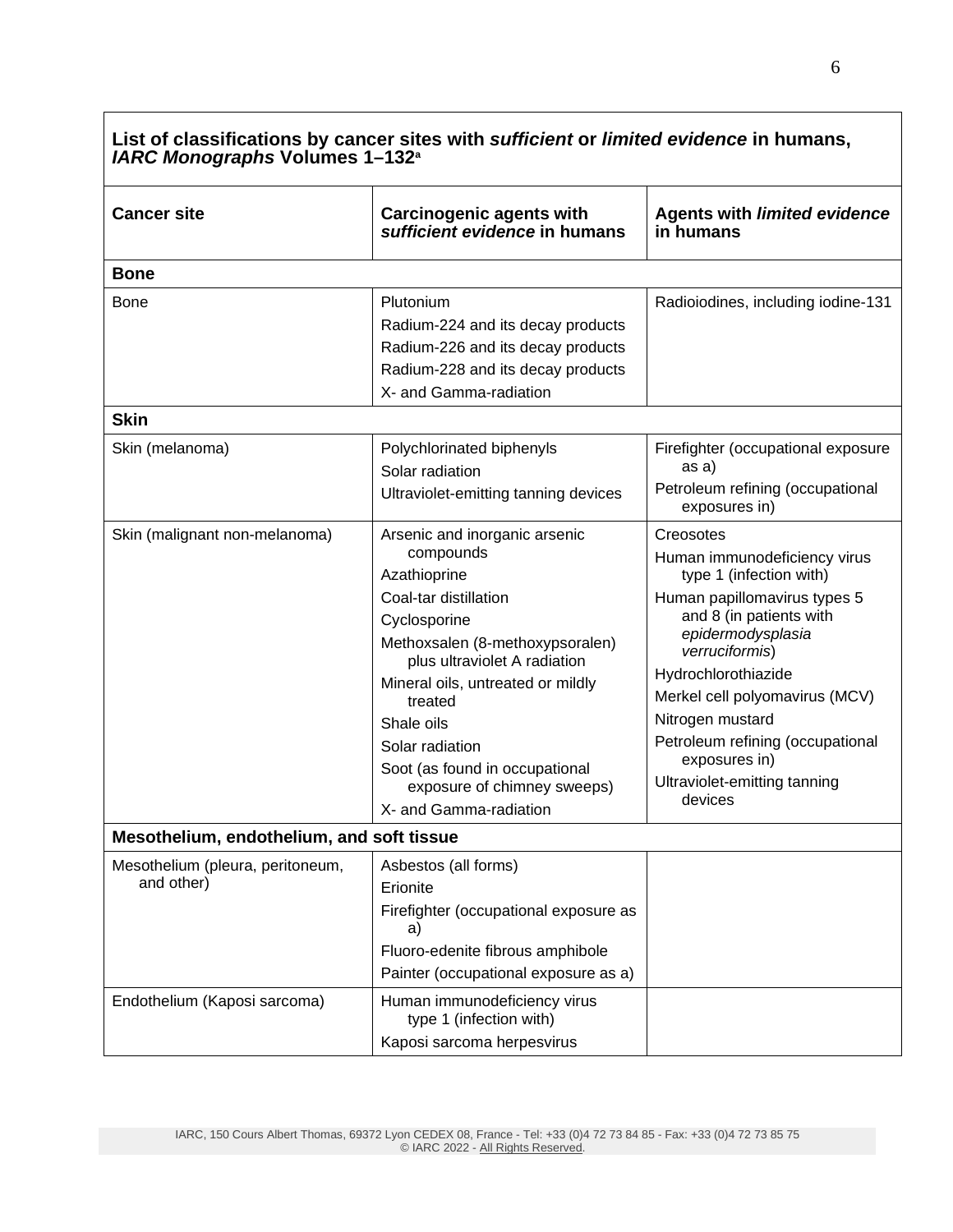| <b>Cancer site</b>           | <b>Carcinogenic agents with</b><br>sufficient evidence in humans                                                                                                                                                                                                      | <b>Agents with limited evidence</b><br>in humans                                                                    |
|------------------------------|-----------------------------------------------------------------------------------------------------------------------------------------------------------------------------------------------------------------------------------------------------------------------|---------------------------------------------------------------------------------------------------------------------|
| Soft tissue                  |                                                                                                                                                                                                                                                                       | Polychlorophenols and their<br>sodium salts (combined<br>exposures)                                                 |
|                              |                                                                                                                                                                                                                                                                       | Radioiodines, including iodine-131<br>2,3,7,8-Tetrachlorodibenzo-para-<br>dioxin                                    |
| <b>Breast</b>                |                                                                                                                                                                                                                                                                       |                                                                                                                     |
| <b>Breast</b>                | Alcoholic beverages<br>Diethylstilbestrol<br>Estrogen-progestogen oral<br>contraceptives (combined)<br>Estrogen-progestogen menopausal<br>therapy (combined)                                                                                                          | Dieldrin, and aldrin metabolized to<br>dieldrin<br>Digoxin<br>Estrogen therapy,<br>postmenopausal<br>Ethylene oxide |
|                              | X- and Gamma-radiation                                                                                                                                                                                                                                                | Night shift work<br>Polychlorinated biphenyls<br>Tobacco smoking                                                    |
| <b>Female genital organs</b> |                                                                                                                                                                                                                                                                       |                                                                                                                     |
| Vulva                        | Human papillomavirus type 16                                                                                                                                                                                                                                          | Human immunodeficiency virus<br>type 1 (infection with)<br>Human papillomavirus types 18,<br>and 33                 |
| Vagina                       | Diethylstilbestrol (exposure in utero)<br>Human papillomavirus type 16                                                                                                                                                                                                | Human immunodeficiency virus<br>type 1 (infection with)                                                             |
| Uterine cervix               | Diethylstilbestrol (exposure in utero)<br>Estrogen-progestogen oral<br>contraceptives (combined)<br>Human immunodeficiency virus<br>type 1 (infection with)<br>Human papillomavirus types 16, 18,<br>31, 33, 35, 39, 45, 51, 52, 56, 58,<br>and 59<br>Tobacco smoking | Human papillomavirus types 26,<br>53, 66, 67, 68, 70, 73, and 82                                                    |
| Endometrium                  | Estrogen therapy, postmenopausal<br>Estrogen-progestogen menopausal<br>therapy (combined)<br>Tamoxifen                                                                                                                                                                | Diethylstilbestrol                                                                                                  |
| Ovary                        | Asbestos (all forms)<br>Estrogen therapy, postmenopausal                                                                                                                                                                                                              | Talc-based body powder (perineal<br>use of)                                                                         |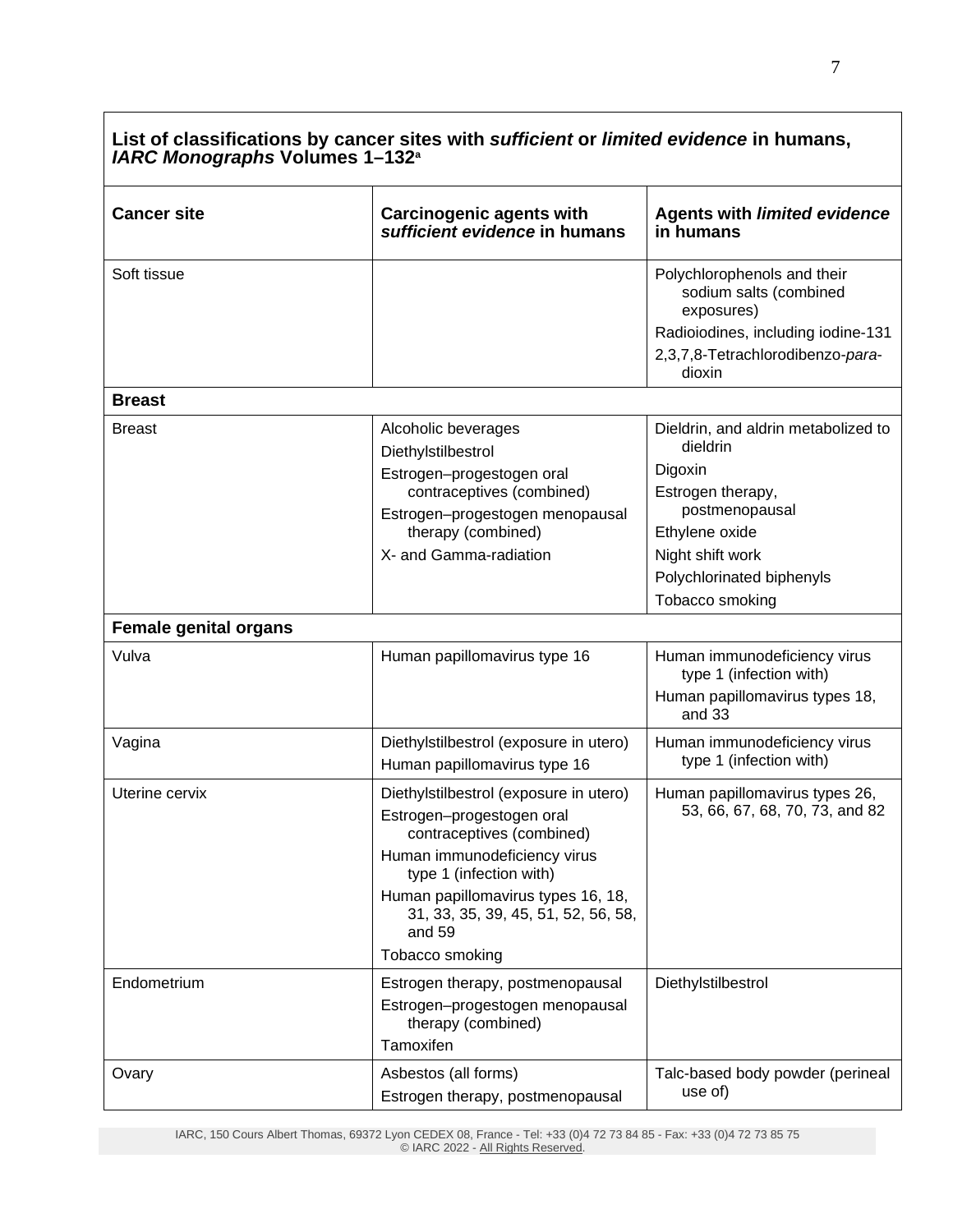| <b>Cancer site</b>         | <b>Carcinogenic agents with</b><br>sufficient evidence in humans | <b>Agents with limited evidence</b><br>in humans                             |
|----------------------------|------------------------------------------------------------------|------------------------------------------------------------------------------|
|                            | Tobacco smoking                                                  | X- and Gamma-radiation                                                       |
| <b>Male genital organs</b> |                                                                  |                                                                              |
| Penis                      | Human papillomavirus type 16                                     | Human immunodeficiency virus<br>type 1 (infection with)                      |
|                            |                                                                  | Human papillomavirus type 18                                                 |
| Prostate                   |                                                                  | Androgenic (anabolic) steroids<br>Arsenic and inorganic arsenic<br>compounds |
|                            |                                                                  | Cadmium and cadmium<br>compounds                                             |
|                            |                                                                  | Firefighter (occupational exposure<br>as a)                                  |
|                            |                                                                  | Malathion                                                                    |
|                            |                                                                  | Night shift work                                                             |
|                            |                                                                  | Red meat (consumption of)                                                    |
|                            |                                                                  | Rubber manufacturing industry                                                |
|                            |                                                                  | Thorium-232 and its decay<br>products                                        |
|                            |                                                                  | X- and Gamma-radiation                                                       |
| <b>Testis</b>              |                                                                  | DDT (4,4'-dichlorodiphenyl-<br>trichloroethane)                              |
|                            |                                                                  | Diethylstilbestrol (exposure in<br>utero)                                    |
|                            |                                                                  | N, N-Dimethylformamide                                                       |
|                            |                                                                  | Firefighter (occupational exposure<br>as a)                                  |
|                            |                                                                  | Perfluorooctanoic acid (PFOA)                                                |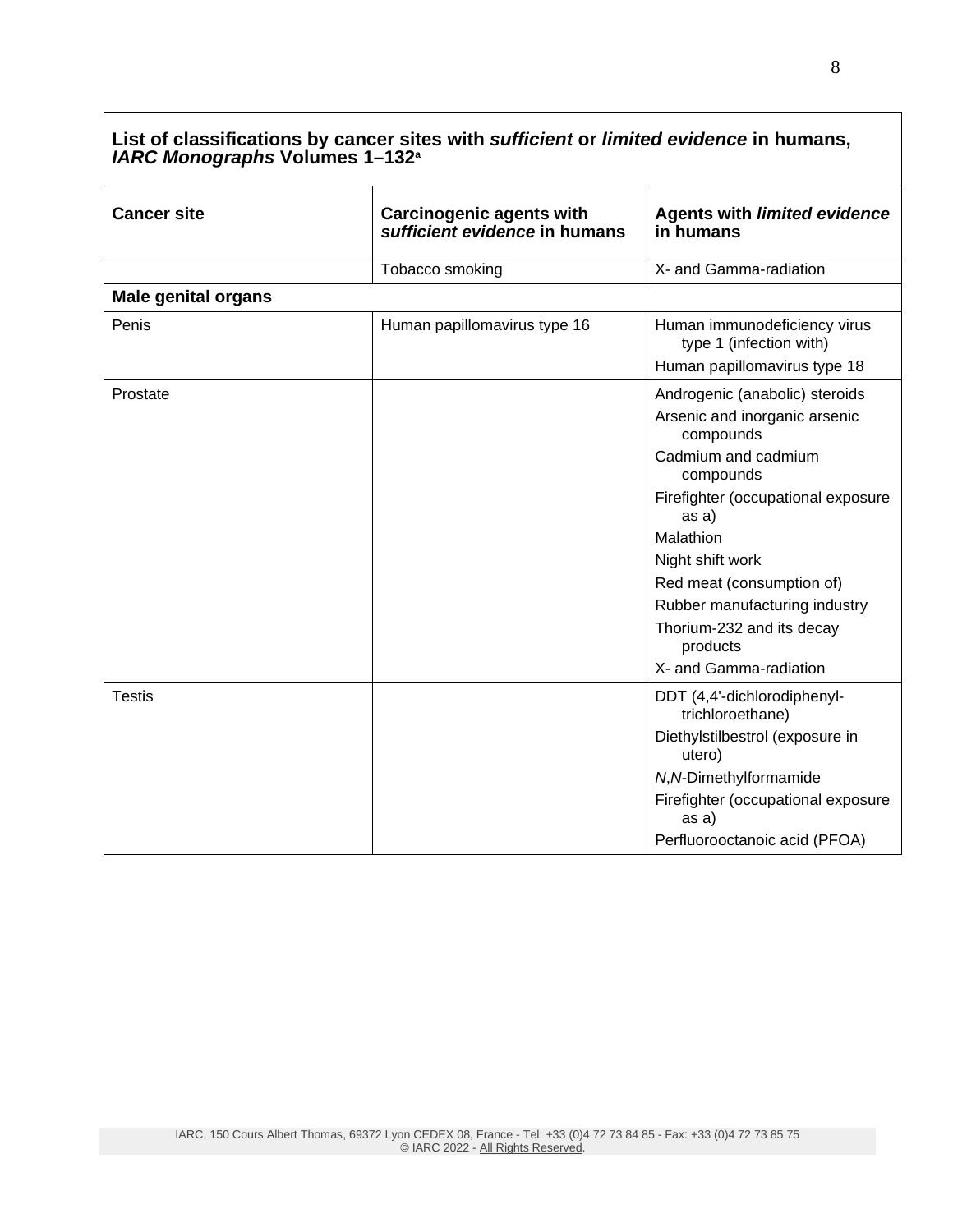| List of classifications by cancer sites with sufficient or limited evidence in humans,<br><b>IARC Monographs Volumes 1-132<sup>a</sup></b> |                                                                                                                                                                                                                                                                                                                                                                                                                                                                      |                                                                                                                                                                                                                                                                                                                                                                                                                                                                     |
|--------------------------------------------------------------------------------------------------------------------------------------------|----------------------------------------------------------------------------------------------------------------------------------------------------------------------------------------------------------------------------------------------------------------------------------------------------------------------------------------------------------------------------------------------------------------------------------------------------------------------|---------------------------------------------------------------------------------------------------------------------------------------------------------------------------------------------------------------------------------------------------------------------------------------------------------------------------------------------------------------------------------------------------------------------------------------------------------------------|
| <b>Cancer site</b>                                                                                                                         | <b>Carcinogenic agents with</b><br>sufficient evidence in humans                                                                                                                                                                                                                                                                                                                                                                                                     | <b>Agents with limited evidence</b><br>in humans                                                                                                                                                                                                                                                                                                                                                                                                                    |
| <b>Urinary tract</b>                                                                                                                       |                                                                                                                                                                                                                                                                                                                                                                                                                                                                      |                                                                                                                                                                                                                                                                                                                                                                                                                                                                     |
| Kidney                                                                                                                                     | Tobacco smoking<br>Trichloroethylene<br>X- and Gamma-radiation                                                                                                                                                                                                                                                                                                                                                                                                       | Arsenic and inorganic arsenic<br>compounds<br>Cadmium and cadmium<br>compounds<br>Perfluorooctanoic acid (PFOA)<br>Welding fumes                                                                                                                                                                                                                                                                                                                                    |
| Renal pelvis and ureter                                                                                                                    | Aristolochic acid, plants containing<br>Phenacetin<br>Phenacetin, analgesic mixtures<br>containing<br>Tobacco smoking                                                                                                                                                                                                                                                                                                                                                | Aristolochic acid                                                                                                                                                                                                                                                                                                                                                                                                                                                   |
| Urinary bladder                                                                                                                            | Aluminium production<br>4-Aminobiphenyl<br>Arsenic and inorganic arsenic<br>compounds<br>Auramine production<br>Benzidine<br>Chlornaphazine<br>Cyclophosphamide<br>Firefighter (occupational exposure as<br>a)<br>Magenta production<br>2-Naphthylamine<br>Opium consumption<br>Painter (occupational exposure as a)<br>Rubber manufacturing industry<br>Schistosoma haematobium (infection<br>with)<br>Tobacco smoking<br>ortho-Toluidine<br>X- and Gamma-radiation | 4-Chloro-ortho-toluidine<br>Coal-tar pitch<br>Dry cleaning (occupational<br>exposures in)<br>Engine exhaust, diesel<br>Hairdresser or barber<br>(occupational exposure as a)<br>2-Mercaptobenzothiazole<br>Outdoor air pollution<br>Pioglitazone<br>Printing processes (occupational<br>exposures in)<br>Soot (as found in occupational<br>exposure of chimney sweeps)<br>Tetrachloroethylene<br>(Perchloroethylene)<br>Textile manufacturing industry<br>(work in) |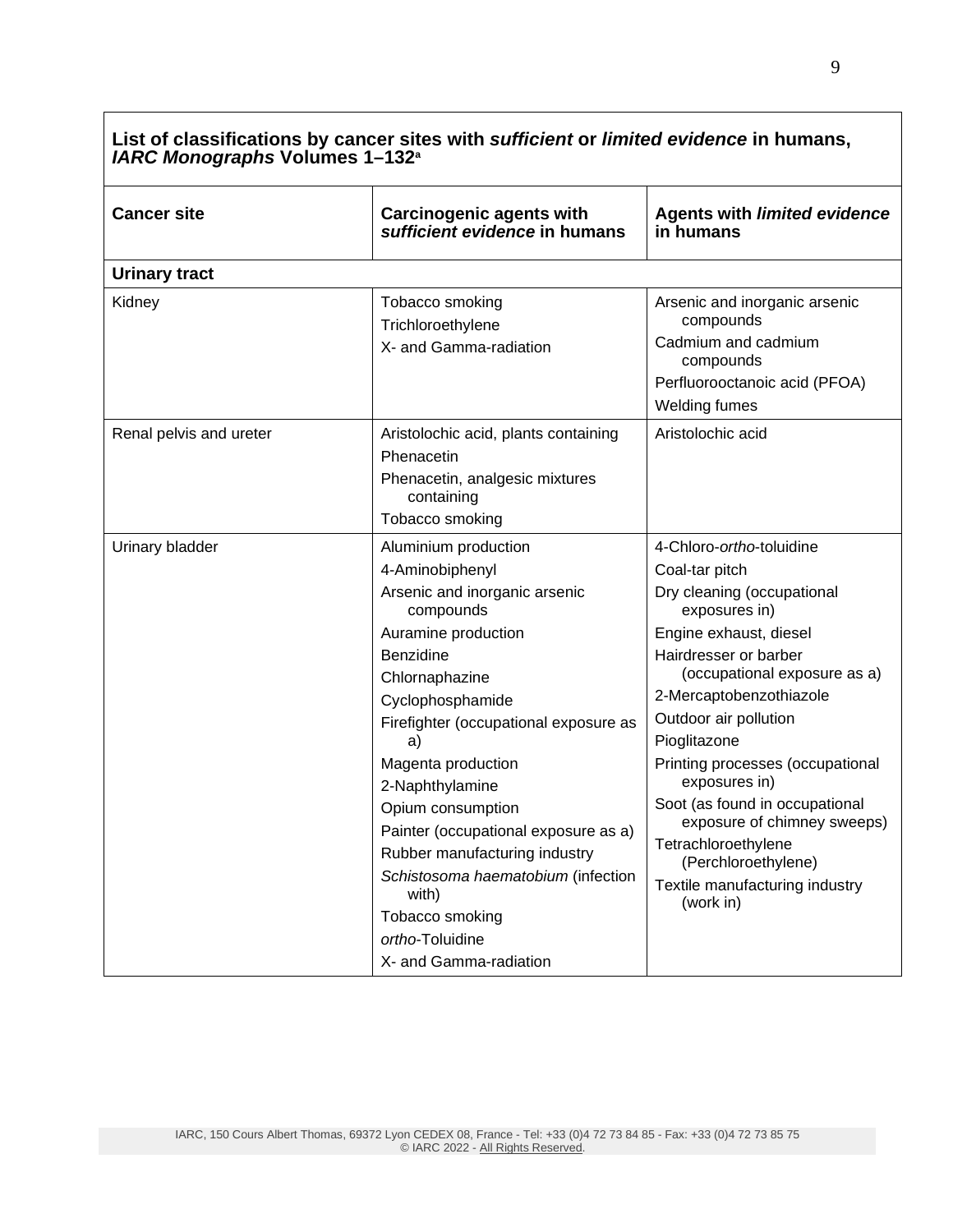| <b>Cancer site</b>                                    | <b>Carcinogenic agents with</b><br>sufficient evidence in humans | <b>Agents with limited evidence</b><br>in humans                          |
|-------------------------------------------------------|------------------------------------------------------------------|---------------------------------------------------------------------------|
| Eye, brain, and central<br>nervous system             |                                                                  |                                                                           |
| Eye                                                   | Human immunodeficiency virus type 1<br>(infection with)          | Solar radiation                                                           |
|                                                       | Ultraviolet emissions from welding                               |                                                                           |
|                                                       | Ultraviolet-emitting tanning devices                             |                                                                           |
| Brain and central nervous system                      | X- and Gamma-radiation                                           | Radiofrequency electromagnetic<br>fields (glioma and acoustic<br>neuroma) |
| <b>Endocrine glands</b>                               |                                                                  |                                                                           |
| Thyroid                                               | Radioiodines, including iodine-131                               |                                                                           |
|                                                       | X- and Gamma-radiation                                           |                                                                           |
| Lymphoid, haematopoietic, and related tissues c       |                                                                  |                                                                           |
| Childhood leukaemia                                   |                                                                  |                                                                           |
| Childhood acute lymphocytic<br>leukaemia <sup>d</sup> |                                                                  | Tobacco smoking (parental)                                                |
| Childhood acute myeloid                               |                                                                  | Benzene                                                                   |
| leukaemia <sup>d</sup>                                |                                                                  | Teniposide                                                                |
|                                                       |                                                                  | Tobacco smoking (parental)                                                |
| Childhood leukaemia: all combined                     | Fission products, including strontium-                           | Chloramphenicol                                                           |
|                                                       | 90                                                               | Magnetic fields, extremely low-                                           |
|                                                       | Thorium-232 and its decay products                               | frequency                                                                 |
|                                                       | X- and Gamma-radiation                                           | Painter (maternal occupational<br>exposure as a)                          |
|                                                       |                                                                  | Radioiodines, including iodine-131                                        |
|                                                       |                                                                  | Tobacco smoking (parental<br>exposure)                                    |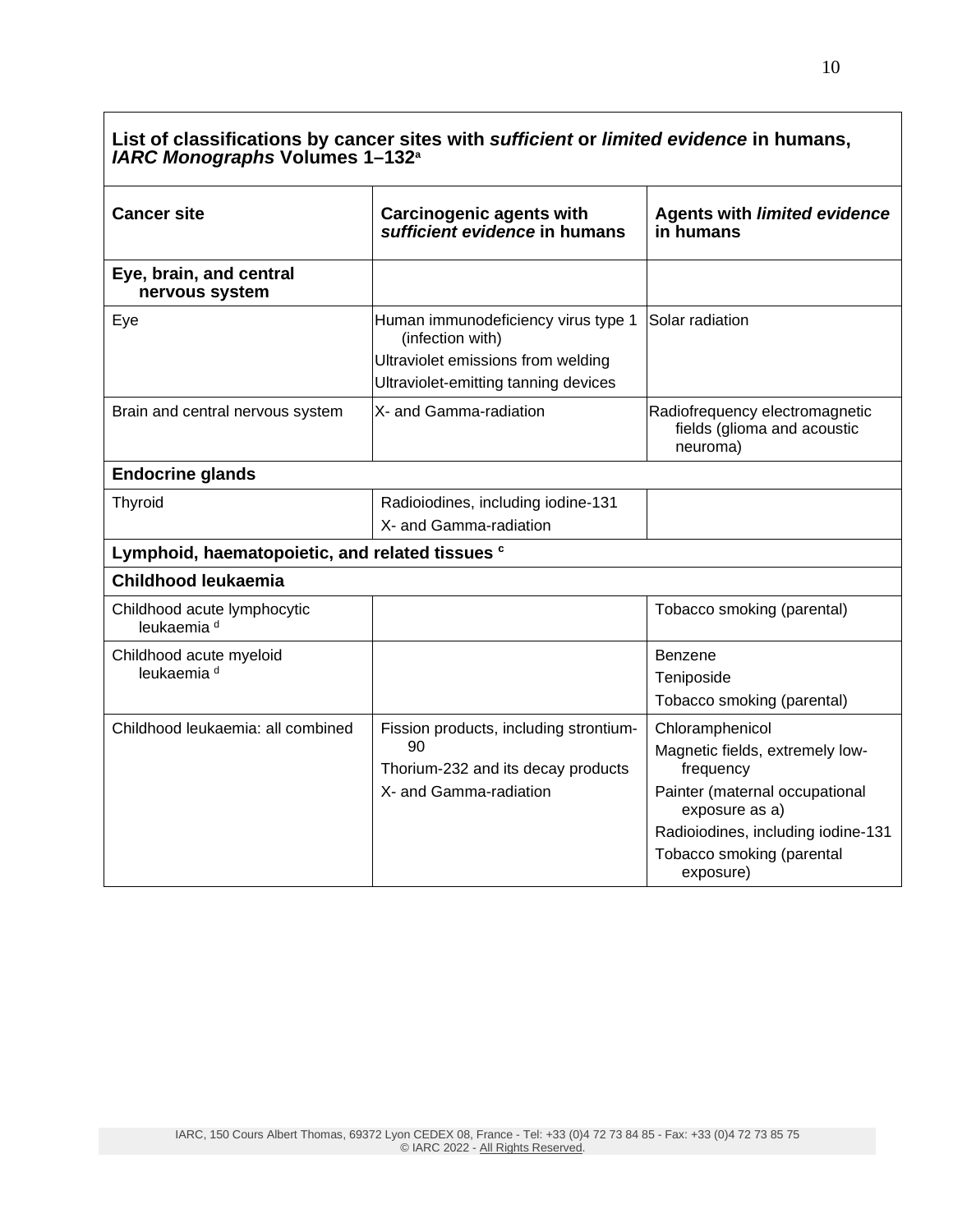| <b>Cancer site</b>                                      | <b>Carcinogenic agents with</b><br>sufficient evidence in humans                                                                                                                                                                                                                                                                                                                                                                                             | <b>Agents with limited evidence</b><br>in humans                             |
|---------------------------------------------------------|--------------------------------------------------------------------------------------------------------------------------------------------------------------------------------------------------------------------------------------------------------------------------------------------------------------------------------------------------------------------------------------------------------------------------------------------------------------|------------------------------------------------------------------------------|
| Lymphoid, haematopoietic, and related tissues (contd) c |                                                                                                                                                                                                                                                                                                                                                                                                                                                              |                                                                              |
| Leukaemia                                               |                                                                                                                                                                                                                                                                                                                                                                                                                                                              |                                                                              |
| Acute myeloid leukaemia e                               | Benzene<br><b>Busulfan</b><br>Chlorambucil<br>Cyclophosphamide<br>Etoposide in combination with<br>cisplatin and bleomycin<br>Formaldehyde<br>Melphalan<br>MOPP and other combined<br>chemotherapy including<br>alkylating agents<br>Phosphorus-32, as phosphorus<br>Semustine [1-(2-Chloroethyl)-3-(4-<br>methylcyclohexyl)-1-nitrosourea,<br>Methyl-CCNU]<br>Thorium-232 and its decay products<br>Tobacco smoking<br>Treosulfan<br>X- and Gamma-radiation | Bischloroethyl nitrosourea (BCNU)<br>Etoposide<br>Mitoxantrone<br>Teniposide |
| Other acute non-lymphocytic<br>leukaemia <sup>e</sup>   | <b>Benzene</b><br>Formaldehyde<br>Phosphorus-32, as phosphorus<br>Thorium-232 and its decay products<br>X- and Gamma-radiation                                                                                                                                                                                                                                                                                                                               | Bischloroethyl nitrosourea (BCNU)                                            |
| Chronic myeloid leukaemia e                             | Formaldehyde<br>Thorium-232 and its decay products<br>Tobacco smoking<br>X- and Gamma-radiation                                                                                                                                                                                                                                                                                                                                                              | <b>Benzene</b>                                                               |
| Acute lymphocytic leukaemia e                           | Phosphorus-32, as phosphorus<br>Thorium-232 and its decay products<br>X- and Gamma-radiation                                                                                                                                                                                                                                                                                                                                                                 |                                                                              |
| Chronic lymphocytic leukaemia e                         |                                                                                                                                                                                                                                                                                                                                                                                                                                                              | Benzene<br>Ethylene oxide                                                    |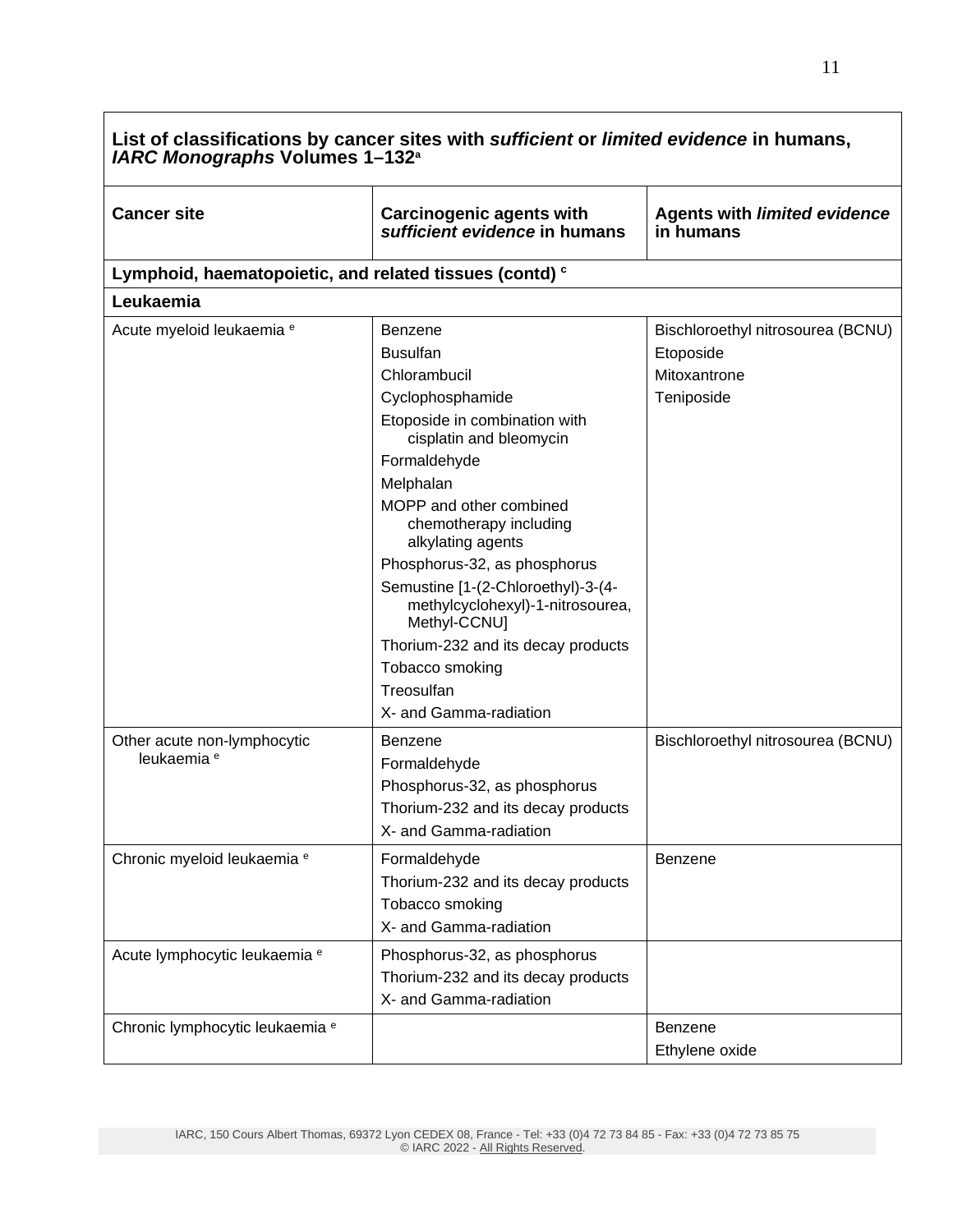| <b>Cancer site</b>                                                                                             | <b>Carcinogenic agents with</b><br>sufficient evidence in humans                                                                                                         | <b>Agents with limited evidence</b><br>in humans                                                                                                                                          |
|----------------------------------------------------------------------------------------------------------------|--------------------------------------------------------------------------------------------------------------------------------------------------------------------------|-------------------------------------------------------------------------------------------------------------------------------------------------------------------------------------------|
| Adult T-cell leukaemia/lymphoma<br>$(ATLL)$ <sup>e</sup>                                                       | Human T-cell lymphotropic virus<br>type 1<br>Thorium-232 and its decay products<br>X- and Gamma-radiation                                                                |                                                                                                                                                                                           |
| Leukaemia: all combined                                                                                        | 1,3-Butadiene<br>Fission products, including<br>strontium-90<br>Rubber manufacturing industry<br>Thiotepa                                                                | Chloramphenicol<br>Diazinon<br>Nitrogen mustard<br>Petroleum refining (occupational<br>exposures in)<br>Radioiodines, including iodine-131<br>Radon-222 and its decay products<br>Styrene |
| Lymphoma                                                                                                       |                                                                                                                                                                          |                                                                                                                                                                                           |
| Hodgkin lymphoma f                                                                                             | Epstein-Barr virus<br>Human immunodeficiency virus<br>type 1 (infection with)                                                                                            |                                                                                                                                                                                           |
| Primary effusion lymphoma <sup>f</sup>                                                                         | Kaposi sarcoma herpesvirus                                                                                                                                               |                                                                                                                                                                                           |
| Non-Hodgkin lymphoma:<br>immunosuppression-related<br>lymphoma f, g                                            | Epstein-Barr virus                                                                                                                                                       |                                                                                                                                                                                           |
| Non-Hodgkin lymphoma:<br>Burkitt lymphoma f, g                                                                 | Epstein-Barr virus                                                                                                                                                       | Malaria (caused by infection with<br>Plasmodium falciparum in<br>holoendemic areas)                                                                                                       |
| Non-Hodgkin lymphoma: extranodal<br>NK/T-cell lymphoma (nasal<br>type) f, g                                    | Epstein-Barr virus                                                                                                                                                       |                                                                                                                                                                                           |
| Non-Hodgkin lymphoma: low-grade<br>B-cell mucosa associated<br>lymphoid tissue (MALT) gastric<br>lymphoma f, g | Helicobacter pylori (infection with)                                                                                                                                     |                                                                                                                                                                                           |
| Non-Hodgkin lymphoma: all<br>combined <sup>f</sup>                                                             | Azathioprine<br>Cyclosporine<br>Hepatitis C virus (chronic infection<br>with)<br>Human immunodeficiency virus<br>type 1 (infection with)<br>Lindane<br>Pentachlorophenol | Benzene<br>Chlorophenoxy herbicides<br>DDT (4,4'-dichlorodiphenyl-<br>trichloroethane)<br>Diazinon<br>Dichloromethane (methylene<br>chloride)<br>Ethylene oxide                           |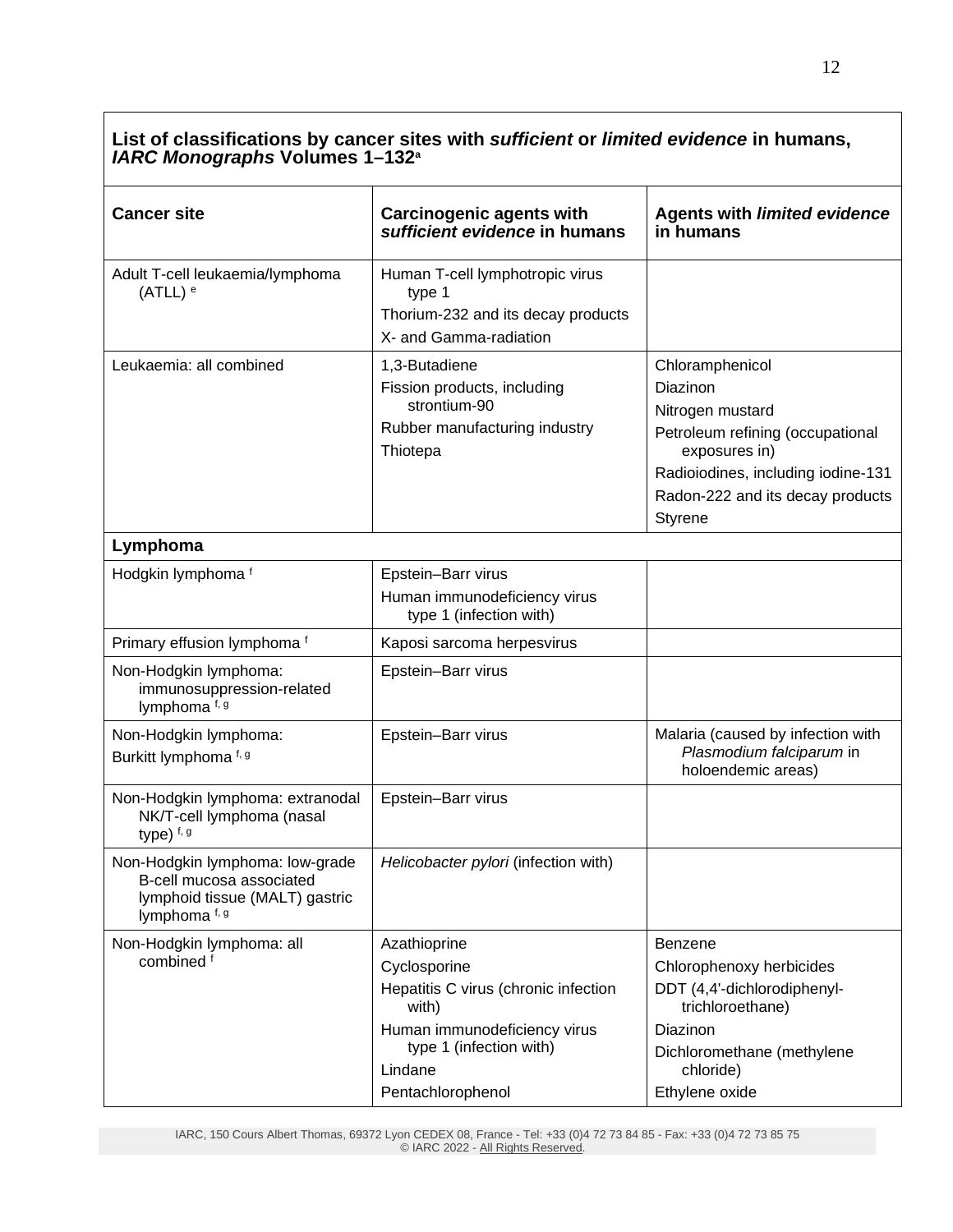| <b>Cancer site</b>                          | <b>Carcinogenic agents with</b><br>sufficient evidence in humans | <b>Agents with limited evidence</b><br>in humans                 |
|---------------------------------------------|------------------------------------------------------------------|------------------------------------------------------------------|
|                                             |                                                                  | Firefighter (occupational exposure<br>as a)                      |
|                                             |                                                                  | Glyphosate                                                       |
|                                             |                                                                  | Hepatitis B virus (chronic infection<br>with)                    |
|                                             |                                                                  | Malathion                                                        |
|                                             |                                                                  | Polychlorinated biphenyls                                        |
|                                             |                                                                  | Polychlorophenols and their<br>sodium salts (mixed<br>exposures) |
|                                             |                                                                  | 2,3,7,8-Tetrachlorodibenzo-para-<br>dioxin                       |
|                                             |                                                                  | Trichloroethylene                                                |
|                                             |                                                                  | X- and Gamma-radiation                                           |
| Multicentric Castleman disease <sup>f</sup> |                                                                  | Kaposi sarcoma herpesvirus                                       |
| Lymphoma: all combined                      | 1,3-Butadiene                                                    | Styrene                                                          |
|                                             | Rubber manufacturing industry                                    |                                                                  |
| <b>Multiple myeloma</b>                     |                                                                  |                                                                  |
| Multiple myeloma                            | 1,3-Butadiene                                                    | <b>Benzene</b>                                                   |
|                                             | Pentachlorophenol                                                | Ethylene oxide                                                   |
|                                             |                                                                  | <b>Styrene</b>                                                   |
|                                             |                                                                  | 1,1,1-Trichloroethane                                            |
|                                             |                                                                  | X- and Gamma-radiation                                           |
| <b>Multiple or unspecified sites</b>        |                                                                  |                                                                  |
| Lymphoepithelioma-like carcinoma<br>(LELC)  |                                                                  | Epstein-Barr virus                                               |
| Multiple sites (unspecified)                | Cyclosporine                                                     | Chlorophenoxy herbicides                                         |
|                                             | Fission products, including<br>strontium-90                      |                                                                  |
|                                             | X- and Gamma-radiation (exposure<br>in utero)                    |                                                                  |
| All cancer sites (combined)                 | 2,3,7,8-Tetrachlorodibenzo-para-<br>dioxin                       |                                                                  |